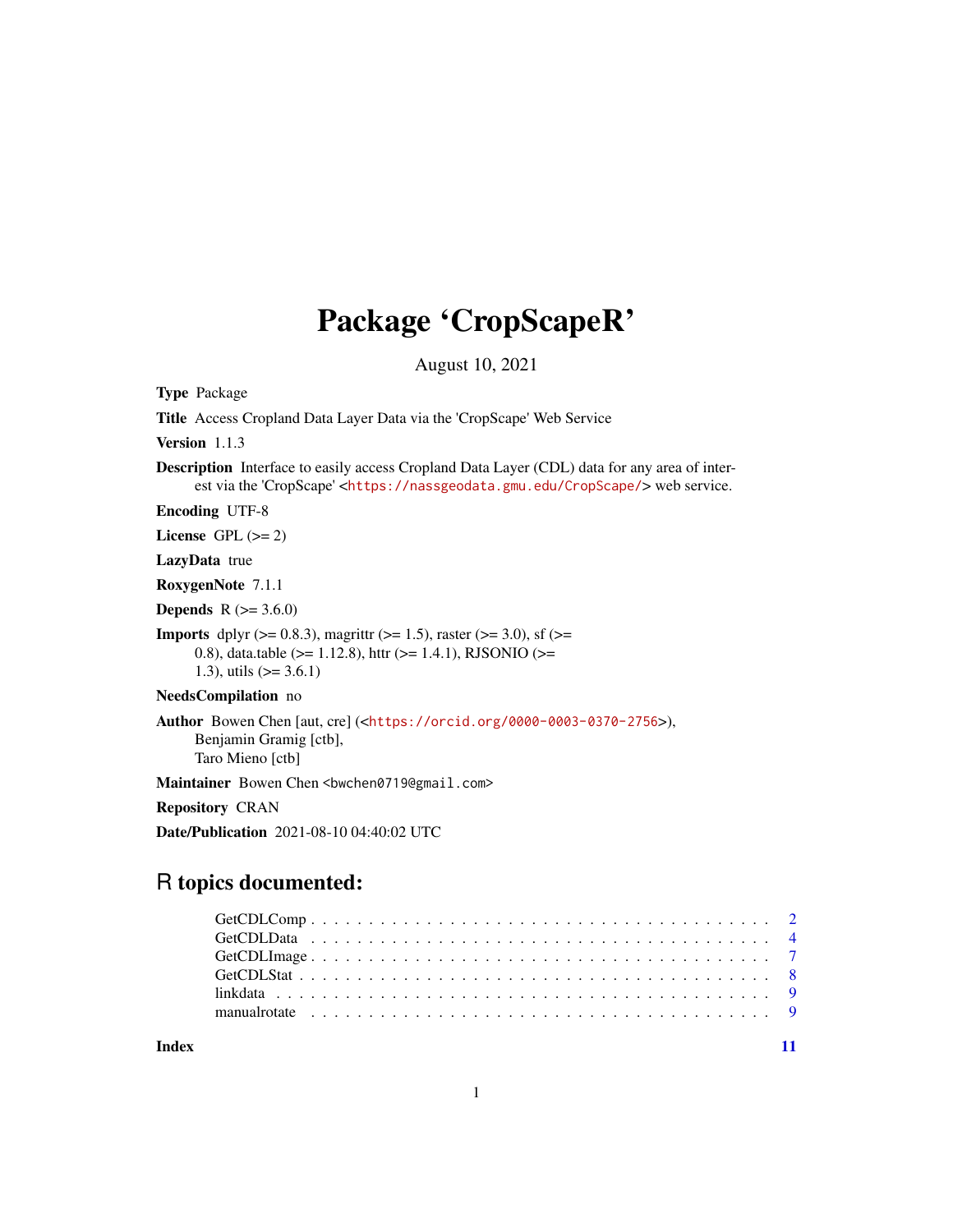#### Description

A function that requests data on land cover changes over time from the CropScape. This function implements the GetCDLComp service provided by the CropScape [https://nassgeodata.gmu.](https://nassgeodata.gmu.edu/CropScape) [edu/CropScape](https://nassgeodata.gmu.edu/CropScape).

#### Usage

```
GetCDLComp(
  aoi,
 year1,
  year2,
  type,
  mat = TRUE,crs = NULL,
  tol_time = 20,manual_try = TRUE
)
```
#### Arguments

| aoi        | Area of interest. Can be a 5-digit FIPS code of a county, 2-digit FIPS code of a<br>state, four corner points or an sf object that defines a rectangle (or a box) area,<br>multiple coordinates that defines a polygon, or a URL of an compressed ESRI<br>shapefile. |
|------------|----------------------------------------------------------------------------------------------------------------------------------------------------------------------------------------------------------------------------------------------------------------------|
| year1      | Year 1. Should be a 4-digit numeric value.                                                                                                                                                                                                                           |
| year2      | Year 2. Should be a 4-digit numeric value.                                                                                                                                                                                                                           |
| type       | Type of the selected AOI. 'f' for state or county, 'b' for box area, 'ps' for poly-<br>gon, 's' for ESRI shapefile.                                                                                                                                                  |
| mat        | TRUE/FALSE. If TRUE, return a data frame. If FALSE (default), return a raster tif<br>file.                                                                                                                                                                           |
| crs        | Coordinate system. NULL if use the default coordinate system (i.e., Albers pro-<br>jection); Use '+init=epsg:4326' for longitude/latitude.                                                                                                                           |
| tol_time   | Number of seconds to wait for a response until giving up. Default is 20 seconds.                                                                                                                                                                                     |
| manual_try | True (default) for trying calculating land cover changes using the manual rotate<br>function. If False, no attempt is made.                                                                                                                                          |

#### Details

Land cover changes are obtained by first merging two raster files in two different years (year1 and year 2) together based on the geographic coordinates, and then count the number of pixels (or grids)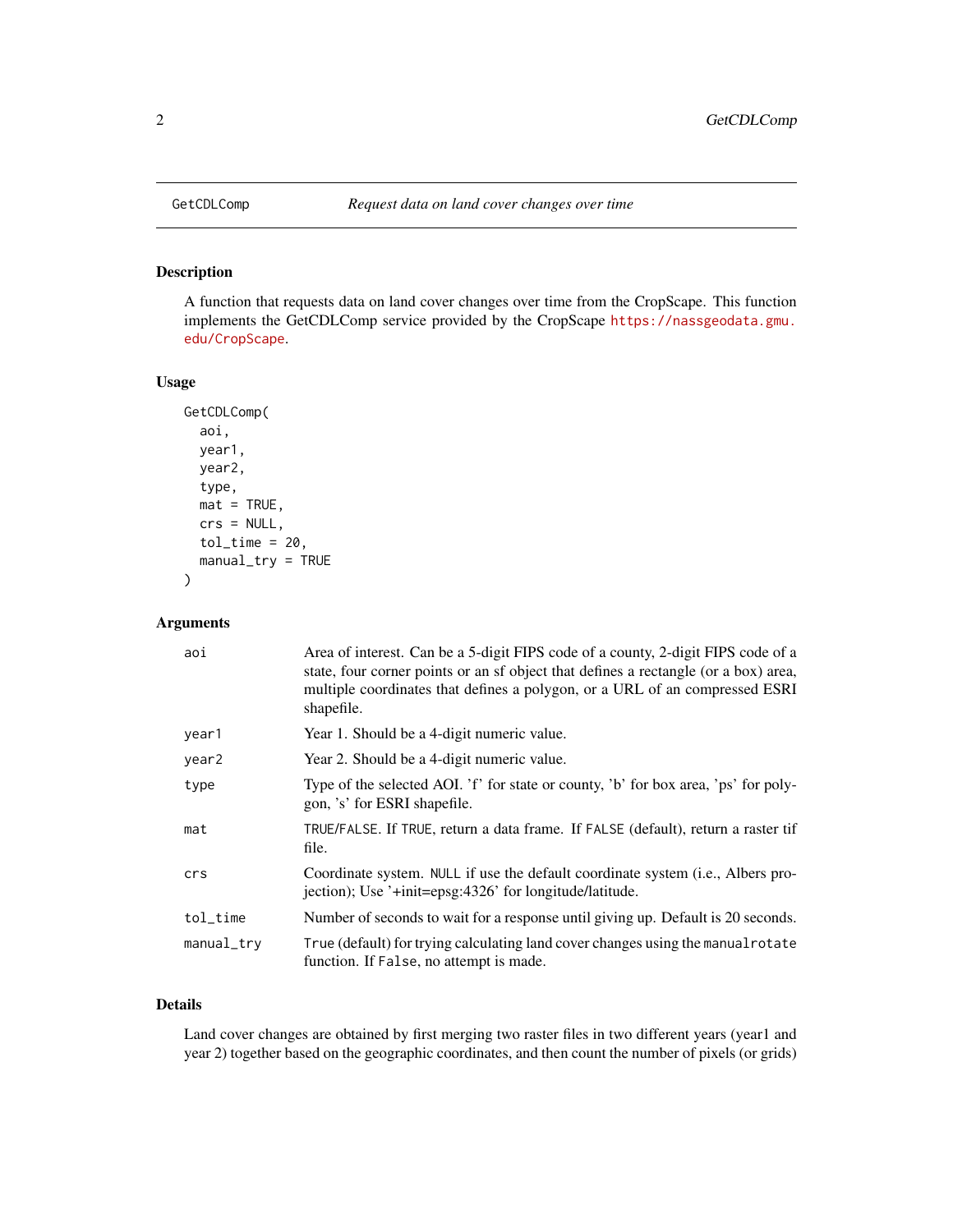#### GetCDLComp 3

by types of land cover changes, such as corn to soybeans. The process is done in the CropScape server (the default option) or inside the GetDataComp function.

To obtain land cover chaneg data, the raster objects in two different years must have the same spatial resolutions and identical coordinates to be directly merged together. The CropScape server does internal checks on this and would report an error if the two rasters cannot be directly merged together due to unequal spatial resolution or different coordinates. However, the GetCDLComp function allows users to obtain land cover changes from two raster files that have different resolutions. This is achieved by resample the raster data using the nearest neighbor resampling technique such that both rasters have the same resolutions (the finer resolution raster is downscaled to lower resolution). Then, the resampled data are processed automatically to get data on land cover changes (this is done by using the manualrotate function). This feature is useful when dealing with the rasters in 2006 and 2007, which are at 56-meter resolution. While the rasters in other years are at 30-meter resolution. Also note that the resampling process will lead to sampling errors. Whenever the manual calculation of land cover changes is used, a warning message will show up to alert users. If without warning, the data are directly from the CropScape GetCDLComp service.

In rare cases, the CropScape server fails to generate land cover change data even without the issue of unequal spatial resolution. A common issue is mismatch in data sizes: the raster objects in two years have different pixel numbers. It is unclear that why this would happen. Nevertheless, when there is data mismatch, the GetCDLComp function will attempt to calculate for land cover change manually using the manual\_rotate function. Data associated with the unmatched coordinates are discarded at the merging process. Again, a warning message will show up to alert users if manual\_rotate function is used. If no coordinates can be matched, the manual\_rotate function would also fail to get land cover change data. In this case, a warning message will show up to alert users.

The usage of this function is similar to the GetCDLData function. Please see the help page of the GetCDLData function for details. Note that the aoi cannot be a single point here.

#### Value

The function returns a data table or a raster file.

#### Examples

```
# Example 1. Retrieve data for the Champaign county in Illinois (FIPS = 17109) in 2017-2018.
data <- GetCDLComp(aoi = '17019', year1 = 2017, year2 = 2018, type = 'f')
head(data, 5)
```

```
# Example 2. Retrieve data for a polygon (a triangle) defined by three coordinates in 2017-2018.
aoi <- c(175207,2219600,175207,2235525,213693,2219600)
data <- GetCDLComp(aoi = aoi, year1 = 2017, year2 = 2018, type = 'ps')
head(data, 5)
```

```
# Example 3. Retrieve data for a rectangle box defined by four corner points in 2018.
data <- GetCDLComp(aoi = c(130783,2203171,153923,2217961), year1 = 2017, year2 = 2018, type = 'b')
head(data, 5)
```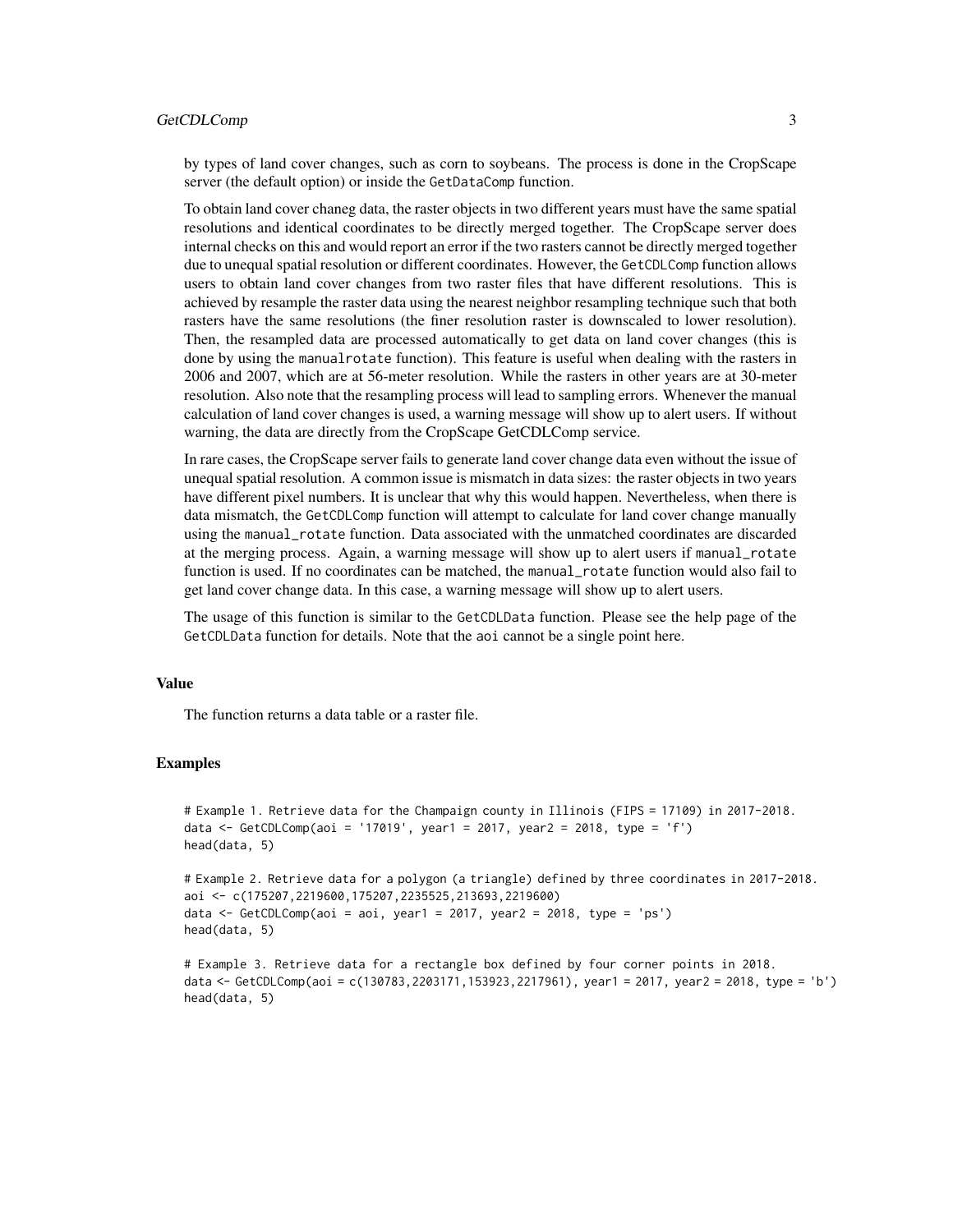#### Description

A function that requests the CDL data for any Area of Interests (AOI) in a given year from the CropScape. This function implements the GetCDLData service provided by the CropScape: [https:](https://nassgeodata.gmu.edu/CropScape) [//nassgeodata.gmu.edu/CropScape](https://nassgeodata.gmu.edu/CropScape).

#### Usage

```
GetCDLData(
 aoi = NULL,
 year = NULL,
 type = NULL,
 format = "raster",
 crs = NULL,
  tol_time = 20,save_path = NULL,
 readr = TRUE)
```
#### Arguments

| aoi       | Area of interest. Can be a 5-digit FIPS code of a county, 2-digit FIPS code of a<br>state, four corner points or an sf object that defines a rectangle (or a box) area,<br>multiple coordinates that defines a polygon, a single coordinate that defines a<br>point, or a URL of an compressed ESRI shapefile. See details. |  |
|-----------|-----------------------------------------------------------------------------------------------------------------------------------------------------------------------------------------------------------------------------------------------------------------------------------------------------------------------------|--|
| year      | Year of data. Should be a 4-digit numeric value.                                                                                                                                                                                                                                                                            |  |
| type      | Type of the selected AOI. 'f' for state or county, 'b' for box area, 'ps' for poly-<br>gon, 'p' for a single coordinate, 's' for ESRI shapefile.                                                                                                                                                                            |  |
| format    | Format of the output. 'raster' for raster object, 'table' for a data table, and 'sf'<br>for a sf object.                                                                                                                                                                                                                    |  |
| crs       | Coordinate system. NULL if use the default coordinate system (i.e., Albers pro-<br>jection); Use '+init=epsg:4326' for longitude/latitude.                                                                                                                                                                                  |  |
| tol_time  | Number of seconds to wait for a response until giving up. Default is 20 seconds.                                                                                                                                                                                                                                            |  |
| save_path | Path (including the file name with the suffix: '.tif') to save the TIF file. If a path<br>is provided, the TIF file will be saved in the computer in the specified directory.<br>Default: NULL.                                                                                                                             |  |
| readr     | Read the raster data into R. Default is TRUE. If FALSE, only the tif file is saved at<br>save_path.                                                                                                                                                                                                                         |  |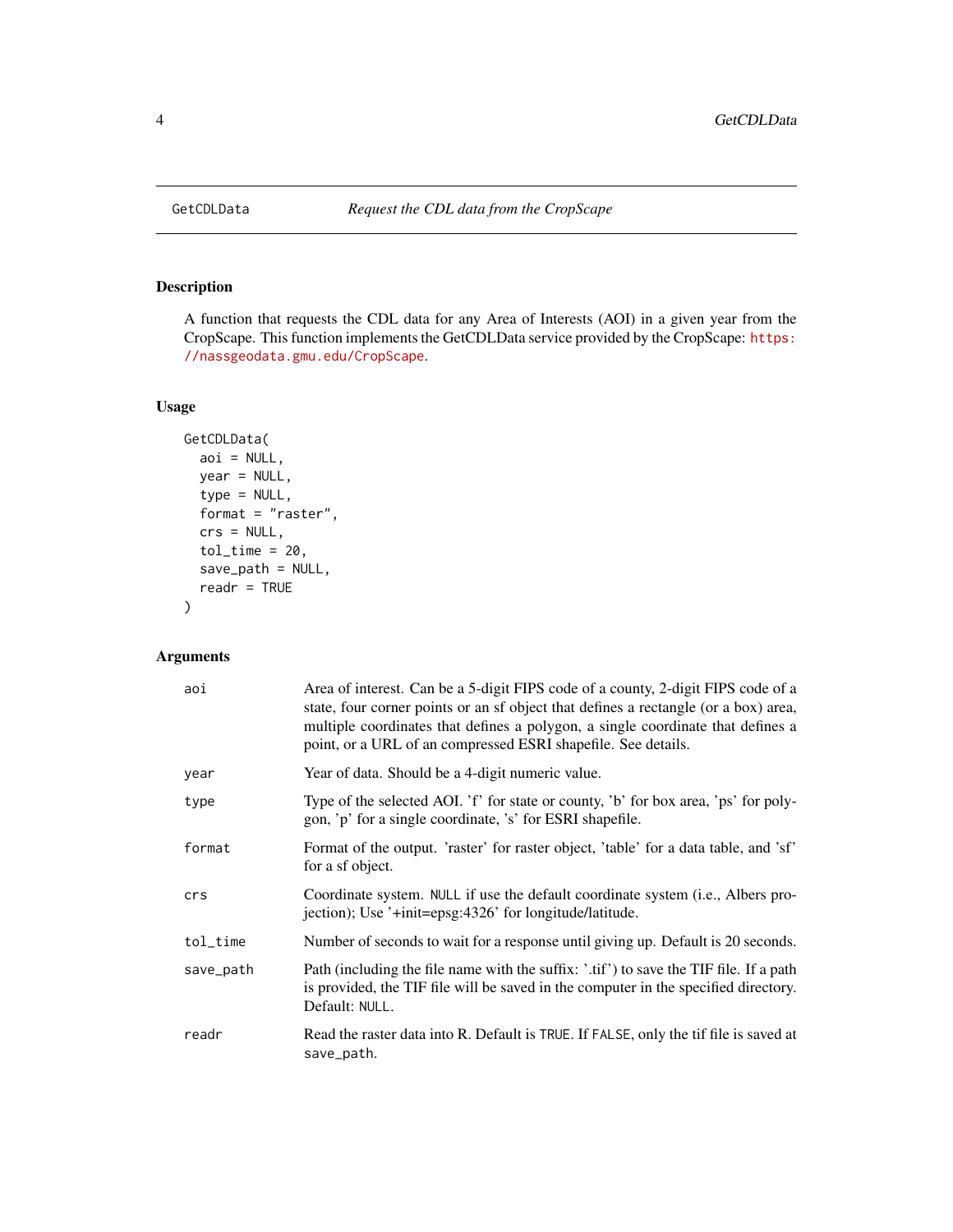#### GetCDLData 5

#### Details

The GetCDLData function implements the data request in two steps. First, the function sends data requests to the CropScape online server using the GET function from the httr package. Second, the function reads the requested data into R using the raster function from the raster package. By default, the data returned from the CropScape are in the raster-based GeoTIFF file format. Users can choose to save the raw GeoTIFF data into their local drives.

Users should at least specify aoi, year, and type to make valid data requests. aoi, or area of interest, refers to the area to make data request. An aoi can be a state/county defined by a 2-digit/5 digit FIPS code, a box defined by four corner points, a polygon defined by multiple coordinates, a single point defined by a coordinate, or a custom area defined by an ESRI shapefile.

If the type of aoi is a box, users should specify aoi as a numeric vector with four elements that represent corner points of the box. The format of the box should be (minimum x, minimum y, maximum x, maximum y). For example, if latitude/longitude is used, users should specify the aoi as (Lower longitude, Lower latitude, Higher longitude, Higher latitude). Note that for box type aoi, users can also use a sf object as the input of aoi. In this case, the GetCDLData will automatically extract bounding box points from the sf object and then make data request. The sf object must contain the crs information. If the type of aoi is a polygon, users should specify aoi as a numeric vector with at least 6 elements (corresponding to multiple points). The format is  $(x1, y2, x2, y2, \ldots,$ xn, yn). The polygon can take any shape. If the type of aoi is a custom area, users must specify aoi as a URL of a compressed ESRI shapefile. The .shp, .shx, .dbf, and .prj files must all be compressed with no subdirectories in a single ZIP file. In cases that the compressed shapefile is saved in the local disk, this shapefile needs to be published to a website URL. See more detailed instructions from here: <https://github.com/cbw1243/CropScapeR>

The GetCDLData function provides some additional functionalities that might benefit the users. First, it can recognize data requests made in any coordinate system. The default coordinate system used by the CDL is a projected coordinate system called Albers projection (or Albers equal-area conic projection). Users can specify an alternative coordinate system, such as latitude/longitude, by changing the crs value. As an exception, this functionality is unavailable when the requested data type is 's' (a shapefile). This is because the zipped shapefile is directly sent to CropScape, and it cannot be processed before sending the request. If a shapefile is used, users must ensure that the shapefile has the Albers projection system. Second, the tol\_time argument specifies the upper time limit for making the data request. This is useful particularly when the CropScape server has issues with responding to the data request (e.g., system maintenance). It is possible that the CropScape server takes a long time before sending back a message saying that the data are not available. The default time limit is 20 seconds. Third, users can choose to save the raster TIF file in their local disks when requesting the CDL data. This can be done simply by specifying a directory name in save\_path. In this case, GetCDLData will first save the data and then read the saved data into R using the raster function from the raster package. For example, when letting save\_path be 'C:/test.tif', the raster TIF file will be saved at the 'C' disk in the name of 'test.tif'. If save\_path is NULL (default), the raster TIF file will not be saved but just read into the R environment through the raster function. Forth, users can transform the raster data into a data table by letting format  $=$ 'table' or a sf object by letting format = 'sf'. The transformation into data table is done by using the as.data.frame function from the raster package. The returned object would be a data table with the coordinates (first two columns) and numeric codes of the land cover category (third column). The coordinates are centroids of the grid cells. The transformation into 'sf' is based on functions in the 'sf' package.

The CDL website provides an EXCEL file that links the numeric codes with the land cover names.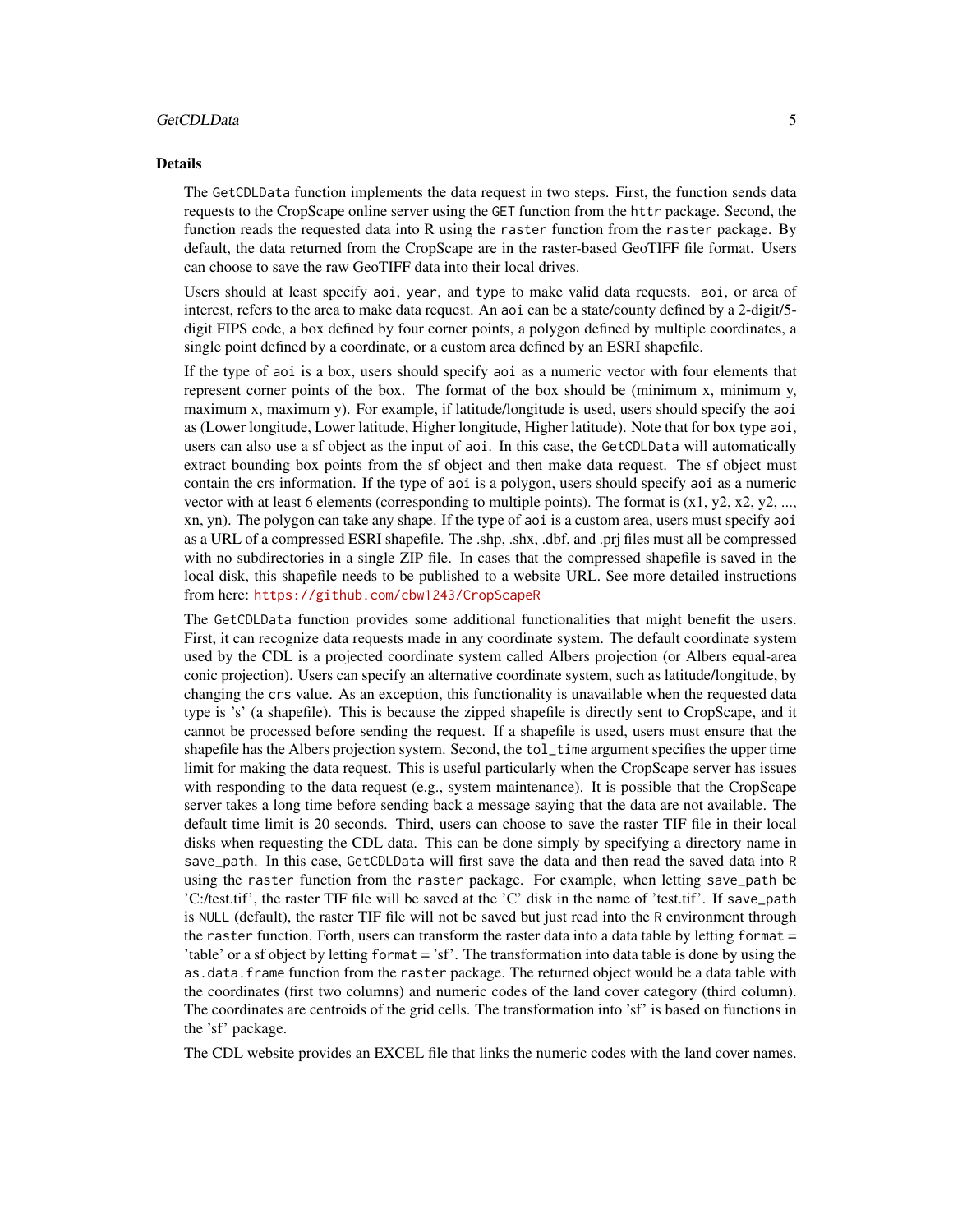Users can download the EXCEL file from this link [https://www.nass.usda.gov/Research\\_and\\_](https://www.nass.usda.gov/Research_and_Science/Cropland/docs/cdl_codes_names.xlsx) [Science/Cropland/docs/cdl\\_codes\\_names.xlsx](https://www.nass.usda.gov/Research_and_Science/Cropland/docs/cdl_codes_names.xlsx). Alternatively, users can also use data(linkdata) to get the data directly from this package. Yet, be noted that linkdata saved in this package is not frequently updated.

Mac users might encounter the error of 'SSL certificate expired', and this error can be avoided by skipping the SSL check. Please visit the package website ([https://github.com/cbw1243/](https://github.com/cbw1243/CropScapeR) [CropScapeR](https://github.com/cbw1243/CropScapeR)) for details.

#### Value

The function returns the requested CDL data for the aoi in a given year. Format of the returned object can be a raster, a data table, or a sf, depending on users' choice.

#### Examples

```
# Example. Retrieve data for the Champaign county in Illinois (FIPS: 17109) in 2018.
data <- GetCDLData(aoi = 17019, year = 2018, type = 'f')
raster::plot(data) # plot the data.
# Same request but also save the raster data as a TIF file.
# Note: A temporary file is created to save the data using the tempfile function
data <- GetCDLData(aoi = 17019, year = 2018, type = 'f', save_path = tempfile(fileext = '.tif'))
raster::plot(data) # plot the data.
# Example. Retrieve data for the state of Delaware (fips: 44) in 2018.
data \le GetCDLData(aoi = 44, year = 2018, type = 'f')
raster::plot(data) # plot the data.
# Example. Retrieve data for a box area defined by four corner points (long/lat)
data <- GetCDLData(aoi = c(-88.2, 40.03, -88.1, 40.1), year = '2018', type = 'b',
crs = '+init=epsg:4326')
raster::plot(data)
# Example. Retrieve data for a polygon (triangle) area defined by three coordinates in 2018.
data <- GetCDLData(aoi = c(175207,2219600,175207,2235525,213693,2219600), year = 2018, type = 'ps')
raster::plot(data)
# Example. Retrieve data for a box area defined by four corner points in 2018.
data <- GetCDLData(aoi = c(130783,2203171,153923,2217961), year = '2018', type = 'b')
raster::plot(data)
# Example. Retrieve data for a single point by long/lat in 2018.
data <- GetCDLData(aoi = c(-94.6754,42.1197), year = 2018, type = 'p', crs = '+init=epsg:4326')
data
# Below uses the same point, but under the default coordinate system
data <- GetCDLData(aoi = c(108777,2125055), year = 2018, type = 'p')
data
```
# Visit the package webiste https://github.com/cbw1243/CropScapeR for more examples.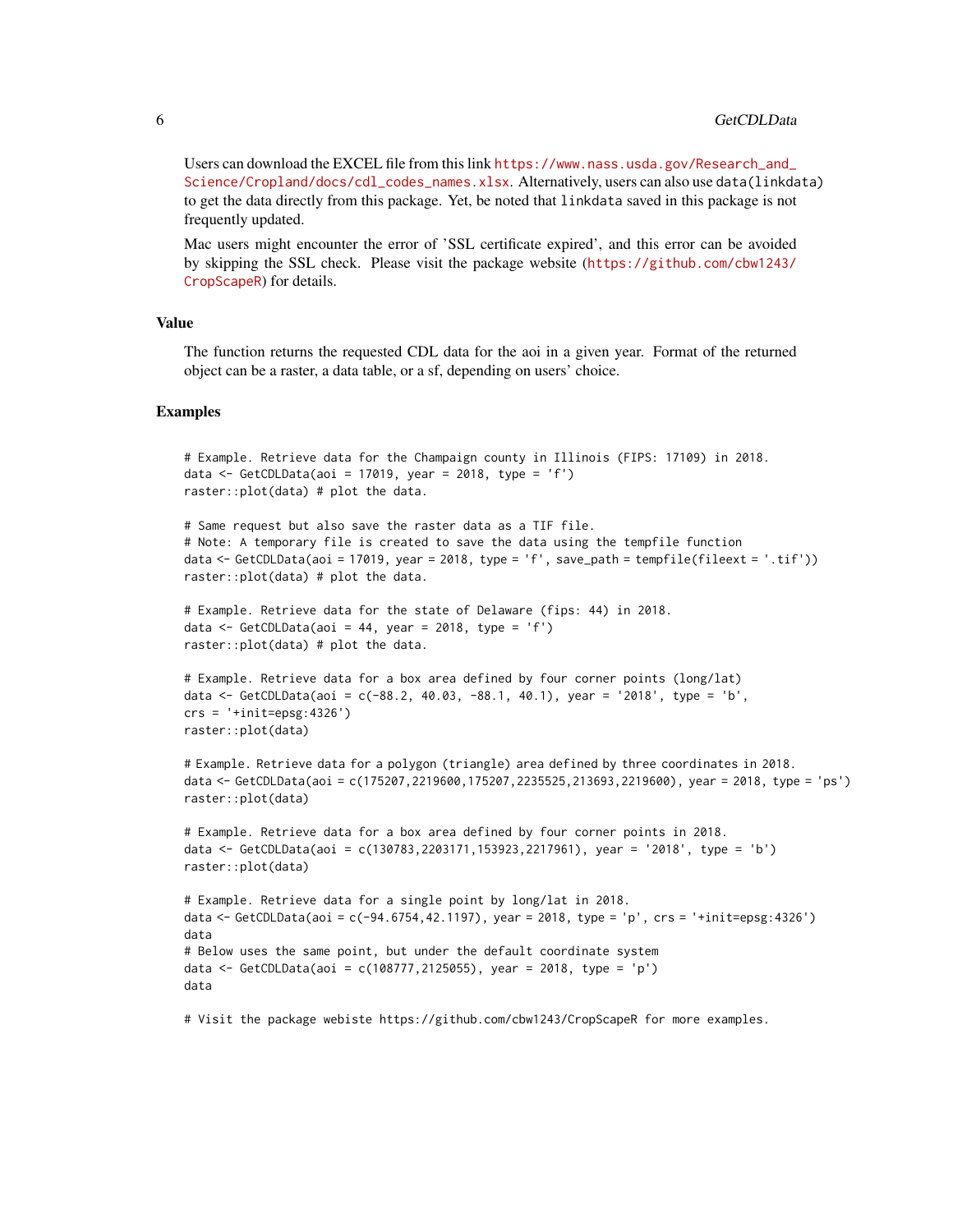#### <span id="page-6-0"></span>Description

A function that requests images of the CDL data for an area of interests in a given year from the CropScape. This function implements the GetCDLImage service provided by the CropScape <https://nassgeodata.gmu.edu/CropScape>.

#### Usage

```
GetCDLImage(
  aoi = NULL,year = NULL,
  type = NULL,
  format = "png",
  crs = NULL,
  destfile = NULL,
  verbose = TRUE,
  tol_time = 20)
```
#### Arguments

| aoi      | Area of interest. Can be a 5-digit FIPS code of a county, 2-digit FIPS code of a<br>state, four corner points or an sf object that defines a rectangle (or a box) area,<br>multiple coordinates that defines a polygon, or a URL of an compressed ESRI<br>shapefile.                |
|----------|-------------------------------------------------------------------------------------------------------------------------------------------------------------------------------------------------------------------------------------------------------------------------------------|
| year     | Year of data. Should be a 4-digit numeric value.                                                                                                                                                                                                                                    |
| type     | Type of the selected AOI. 'f' for state or county, 'b' for box area, 'ps' for poly-<br>gon, 's' for ESRI shapefile.                                                                                                                                                                 |
| format   | Format of the image file. Can be png or kml.                                                                                                                                                                                                                                        |
| crs      | Coordinate system. NULL if use the default coordinate system (i.e., Albers pro-<br>jection); Use '+init=epsg:4326' for longitude/latitude.                                                                                                                                          |
| destfile | A character string that specifies the directory to save the downloaded image file<br>(e.g., 'C:/image.png'). Note that the name of the image file should be specified<br>as well. If not providing destfile, the function will create a temporary folder<br>to save the image file. |
| verbose  | TRUE/FALSE. Display the directory saving the file or not.                                                                                                                                                                                                                           |
| tol_time | Number of seconds to wait for a response until giving up. Default is 20 seconds.                                                                                                                                                                                                    |

#### Details

The usage of this function is similar to the GetCDLData function. Please see the help page of the GetCDLData function for details. Note that the aoi cannot be a single point here.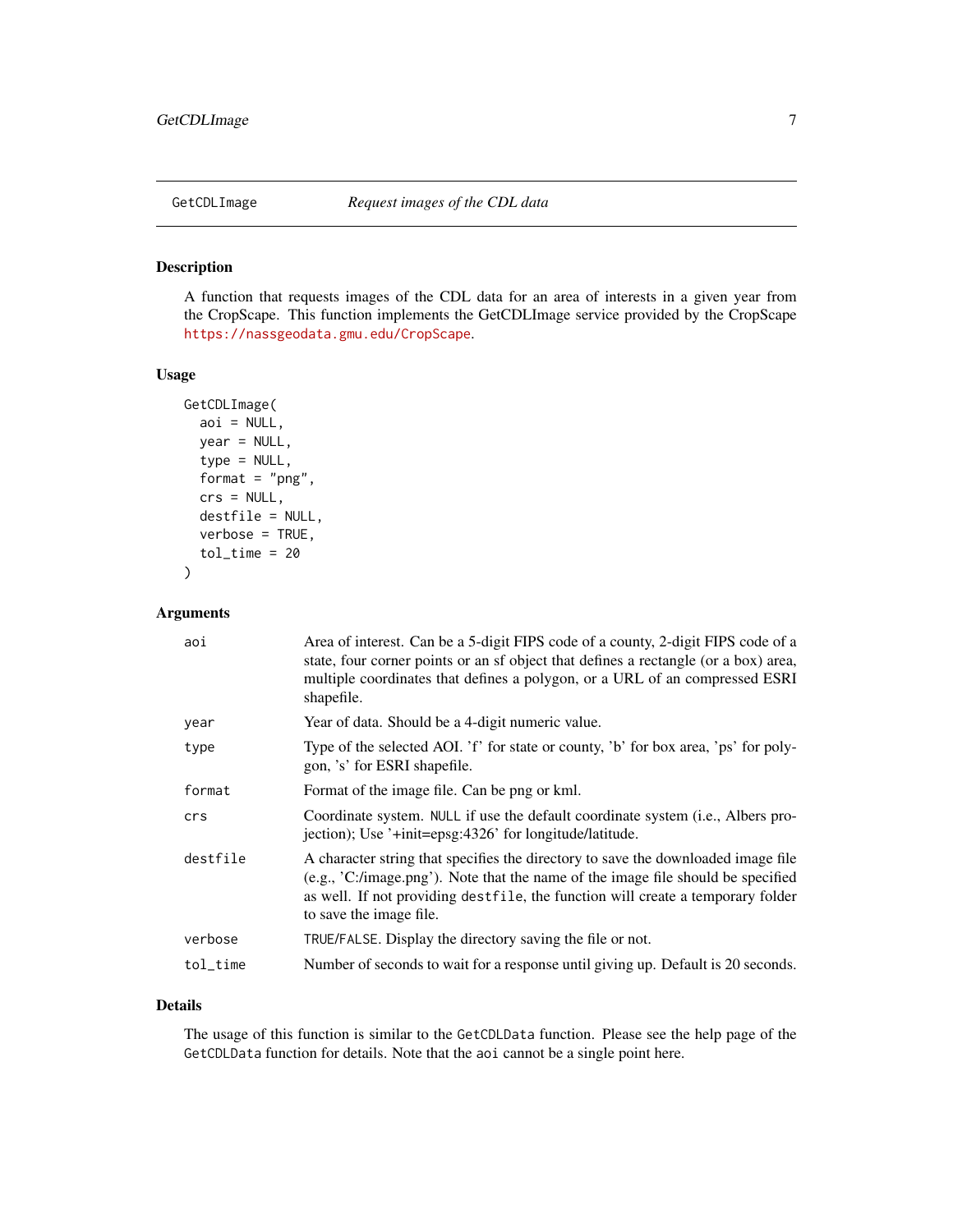#### <span id="page-7-0"></span>Value

The function downloads an image file in png or kml format to users' computer. This function is different to GetCDLData that returns a raster TIF file.

GetCDLStat *Request summary statistics of the CDL data*

#### Description

A function that requests summary statistics of the CDL data for any Area of Interests (AOI) in a given year from the CropScape. This function implements the GetCDLStat services provided by the CropScape <https://nassgeodata.gmu.edu/CropScape>.

#### Usage

GetCDLStat(aoi = NULL, year = NULL, type = NULL, crs = NULL, tol\_time = 20)

#### Arguments

| aoi      | Area of interest. Can be a 5-digit FIPS code of a county, 2-digit FIPS code of a<br>state, four corner points or an sf object that defines a rectangle (or a box) area,<br>multiple coordinates that defines a polygon, or a URL of an compressed ESRI<br>shapefile. |
|----------|----------------------------------------------------------------------------------------------------------------------------------------------------------------------------------------------------------------------------------------------------------------------|
| year     | Year of data. Should be a 4-digit numeric value.                                                                                                                                                                                                                     |
| type     | Type of the selected AOI. 'f' for state or county, 'b' for box area, 'ps' for poly-<br>gon, 's' for ESRI shapefile.                                                                                                                                                  |
| crs      | Coordinate system. NULL if use the default coordinate system (i.e., Albers pro-<br>jection); Use '+init=epsg:4326' for longitude/latitude.                                                                                                                           |
| tol time | Number of seconds to wait for a response until giving up. Default is 20 seconds.                                                                                                                                                                                     |

#### Details

The usage of this function is similar to the GetCDLData function. Please see the help page of the GetCDLData function for details. Note that the aoi cannot be a single point here.

#### Value

The function returns a data frame that reports summary statistics of the CDL data for an AOI in a given year.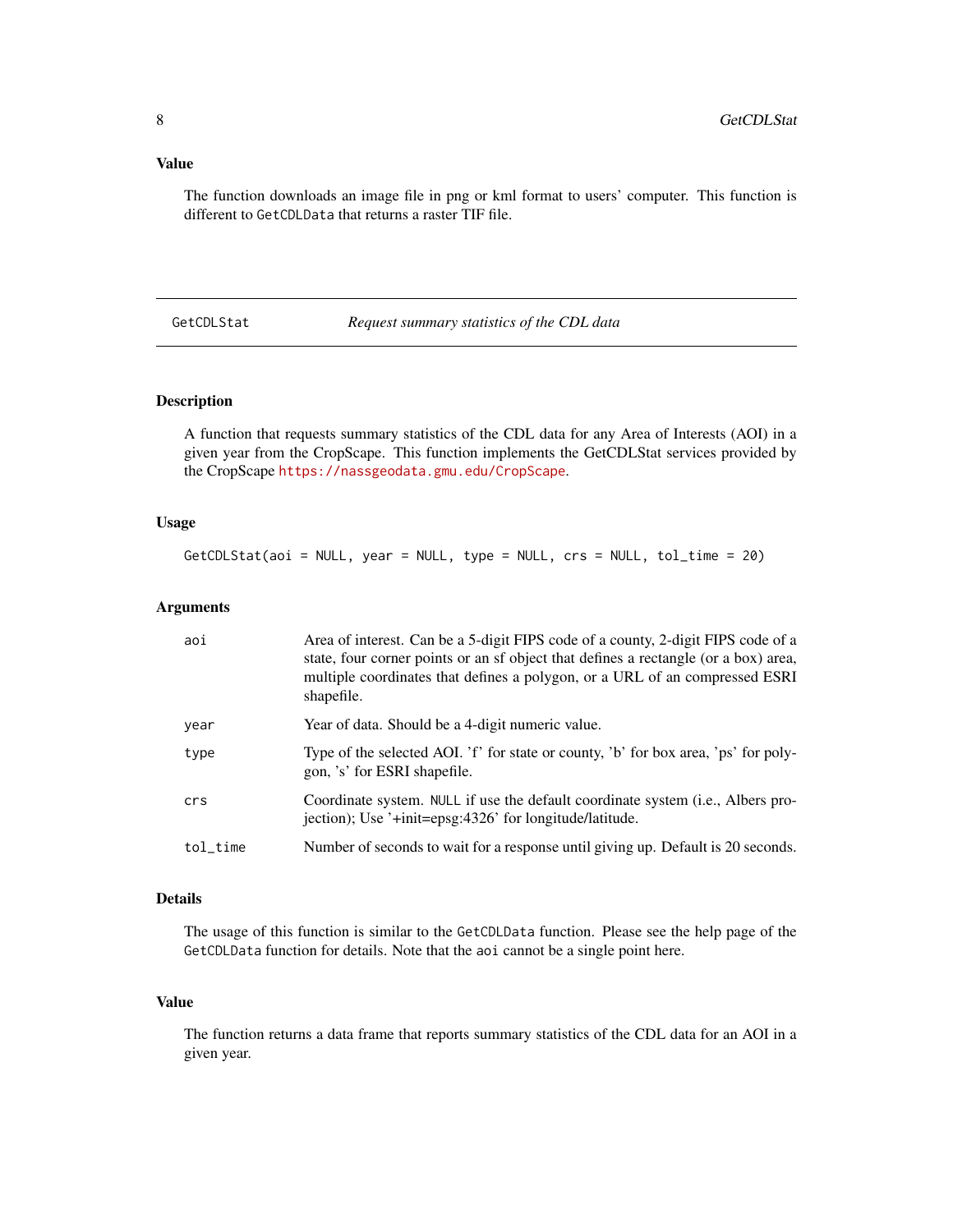#### <span id="page-8-0"></span>linkdata 9

#### Examples

```
# Example 1. Retrieve data for the Champaign county in Illinois (FIPS = 17109) in 2018.
data <- GetCDLStat(aoi = 17019, year = 2018, type = 'f')
head(data, n = 5) # Show top 5 rows of retrieved data
```

```
# Example 2. Retrieve data for a polygon (a triangle) defined by three points in 2018.
data <- GetCDLStat(aoi = c(175207,2219600,175207,2235525,213693,2219600), year = 2018, type = 'ps')
head(data, n = 5)
```

```
# Example 3. Retrieve data for a rectangle box defined by three corner points in 2018.
data <- GetCDLStat(aoi = c(130783,2203171,153923,2217961), year = '2018', type = 'b')
head(data, n = 5)
```

| linkdata | A dataset documenting the correspondence between crop names and |
|----------|-----------------------------------------------------------------|
|          | crop names for CDL                                              |

#### **Description**

A dataset documenting the correspondence between crop names and crop names for CDL

#### Usage

data(linkdata)

#### Format

An object of class data.table (inherits from data.frame) with 256 rows and 2 columns.

#### Source

[https://www.nass.usda.gov/Research\\_and\\_Science/Cropland/docs/cdl\\_codes\\_names.xlsx](https://www.nass.usda.gov/Research_and_Science/Cropland/docs/cdl_codes_names.xlsx)

manualrotate *Manual calculation of land cover changes*

#### **Description**

The manualrotate function analyzes land cover changes based on two raster files from the Crop-Scape. The analysis is done in three steps. At step 1, the two raster files are converted to data tables. At step 2, the two data tables are merged together based on their coordinates. The coordinates without macthes are discarded during the merging process. At step 3, the merged data are aggregated by counting the number of pixels for each land cover change group.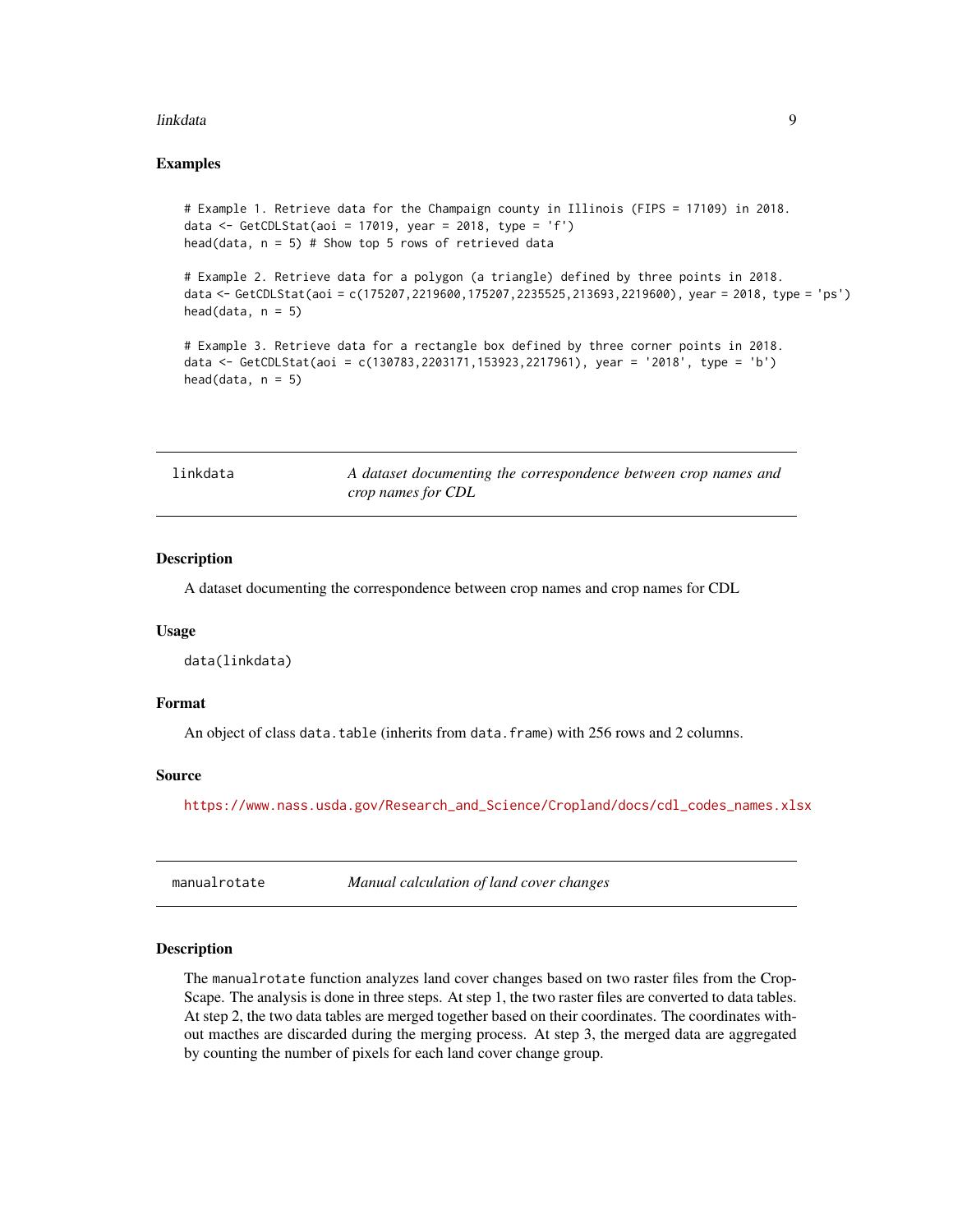#### Usage

manualrotate(datat1, datat2)

#### Arguments

| datat1 | A raster file. |
|--------|----------------|
| datat2 | A raster file. |

#### Value

The function returns a data frame.

#### Examples

```
# Calculate land cover changes for the Champaign county (FIPS = 17109) in 2017-2018.
datat1 <- GetCDLData(aoi = '17019', year = 2017, type = 'f')
datat2 <- GetCDLData(aoi = '17019', year = 2018, type = 'f')
change <- manualrotate(datat1, datat2)
```